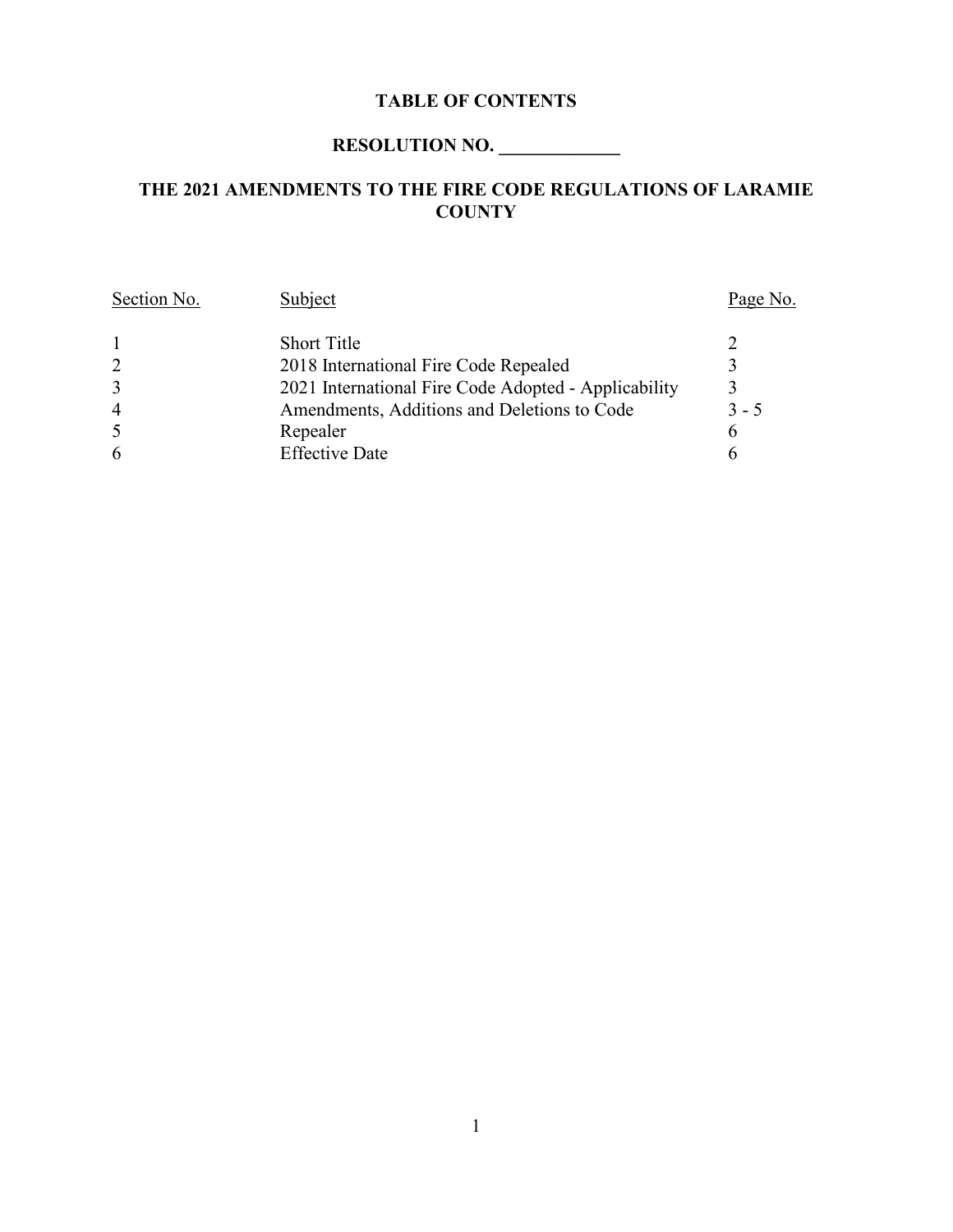## **A RESOLUTION AMENDING THE FIRE CODE REGULATIONS OF LARAMIE COUNTY BY REPEALING THE 2018 EDITION OF THE INTERNATIONAL FIRE CODE AND REPLACING WITH MODIFICATIONS. WITH THE 2021 EDITION OF THE INTERNATIONAL FIRE CODE WITH MODIFICATIONS**

**WHEREAS,** Wyo. Stat. §§ 18-5-201 and 18-5-301 authorize Laramie County, in promoting the public health, safety, morals and general welfare of the county, to regulate the subdivision, use, location, design of land and buildings in unincorporated Laramie County; and

**WHEREAS**, Laramie County has been granted local enforcement authority by the Wyoming State Fire Marshall; and

**WHEREAS,** Wyo. Stat. § 35-9-121 authorizes Laramie County to adopt electrical, mechanical and building codes applicable in unincorporated Laramie County establishing minimum regulations governing the conditions and maintenance of all property, buildings and structures essential to ensure that property, buildings and structures are safe, sanitary and fit for occupation and use; and

**WHEREAS,** Wyo. Stat. § 35-9-121 the State Fire Marshal has delegated interpretation and enforcement as well as transfer of jurisdiction for same from the State of Wyoming for fire, building, existing building standards and electrical safety standards as well as sole plan review authority in accordance with Wyo. Stat. § 35-9-107(a)(iv) to Laramie County; and

**WHEREAS,** Wyo. Stat. § 35-9-121(a)(ii) requires counties where local enforcement has been granted to adopt new standards within six months of the adoption by the State of Wyoming; and

**WHEREAS**, the State of Wyoming adopted the 2021 edition of the International Building Codes, including the 2021 edition of the International Fire Code and the State adopted these new standards on July 1, 2021; and

**WHEREAS**, the Laramie County Board of County Commissioners find remaining a local enforcement authority is important to the health, safety and welfare to citizens of the County, and wish to continue to act as the local enforcement authority under State Statute; and

**WHEREAS,** the Laramie County Board of County Commissioners has complied with the requirements of Wyo. Stat. § 16-3-103(a) by providing an opportunity for public comment and a public hearing.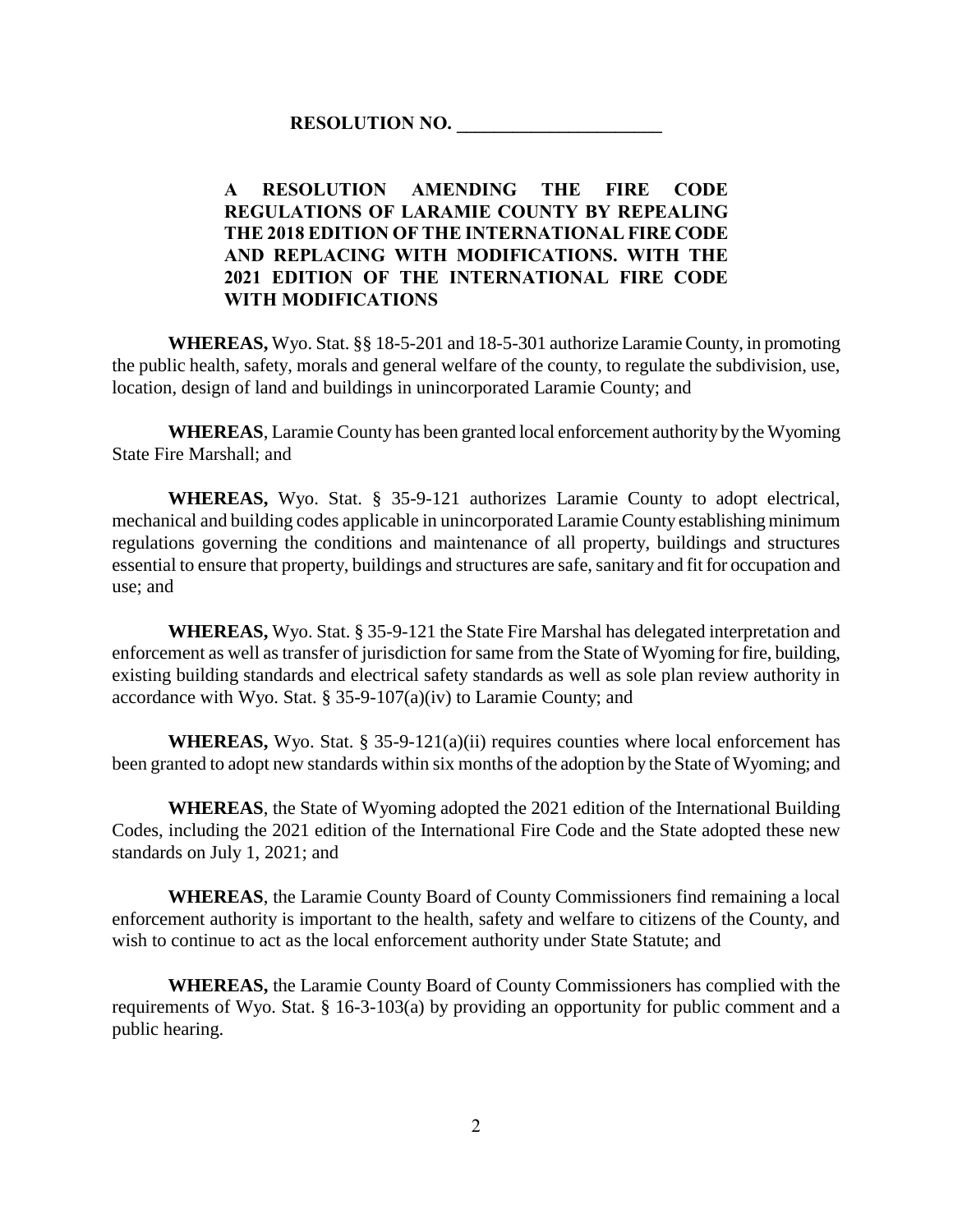### **NOW THEREFORE BE IT RESOLVED BY THE GOVERNING BODY OF LARAMIE COUNTY, WYOMING**, as follows:

Section 1. Short Title. The Regulations adopted by this resolution shall be known as the "2021 Amendments to the Fire Code Regulations of Laramie County".

Section 2. 2018 Code Repealed. The 2018 edition of the International Fire Code and amendments thereto, which were adopted and amended as the "Fire Code Regulations of Laramie County" are hereby repealed and replaced as follows.

Section 3. 2021 International Fire Code Adopted. The Board of County Commissioners for Laramie County, Wyoming, for the purpose of prescribing regulations that provide a reasonable level of life safety and property protection from the hazards of fire, explosion or dangerous conditions in buildings, structures and premises and to provide safety to fire fighters and emergency responders during emergency operations and providing for the issuance of permits and collection of fees therefore, adopts the International Fire Code, 2021 Edition, as published by the International Code Council, Inc., and including Appendices "B", "C", "D", "E", "F", "G" and "H" and the whole thereof, save and except such portions as are herein deleted, added, modified or amended. A copy of the code has been filed in the office of the County Clerk, and the same is hereby adopted and incorporated as fully as if set out at length herein and from the date of adoption. These provisions shall be controlling within the unincorporated areas of the County.

Section 4. Amendments, Additions, and Deletions. The following sections of the International Fire Code, 2021 Edition, as published by the International Code Council, Inc., and including Appendices "B", "C", "D", "E", "F", "G" and "H" and the whole thereof, save and except such portions as are herein deleted, added, modified, or amended to as follows:

A. **Section 101.1 Title** shall read as follows:

These provisions shall be known as the Fire Code Regulations of Laramie County, and shall be cited as such and will be referred to herein as "this code."

B. **Section 101.3 Purpose** is amended to read as follows:

The purpose of this code is to establish the minimum requirements consistent with nationally recognized good practice for providing a reasonable level of life safety and property protection from the hazards of fire, explosion or dangerous conditions in new buildings, structures and premises and to provide safety to fire fighters and emergency responders during emergency operations.

C. **Section 103.1. General** shall read as follows: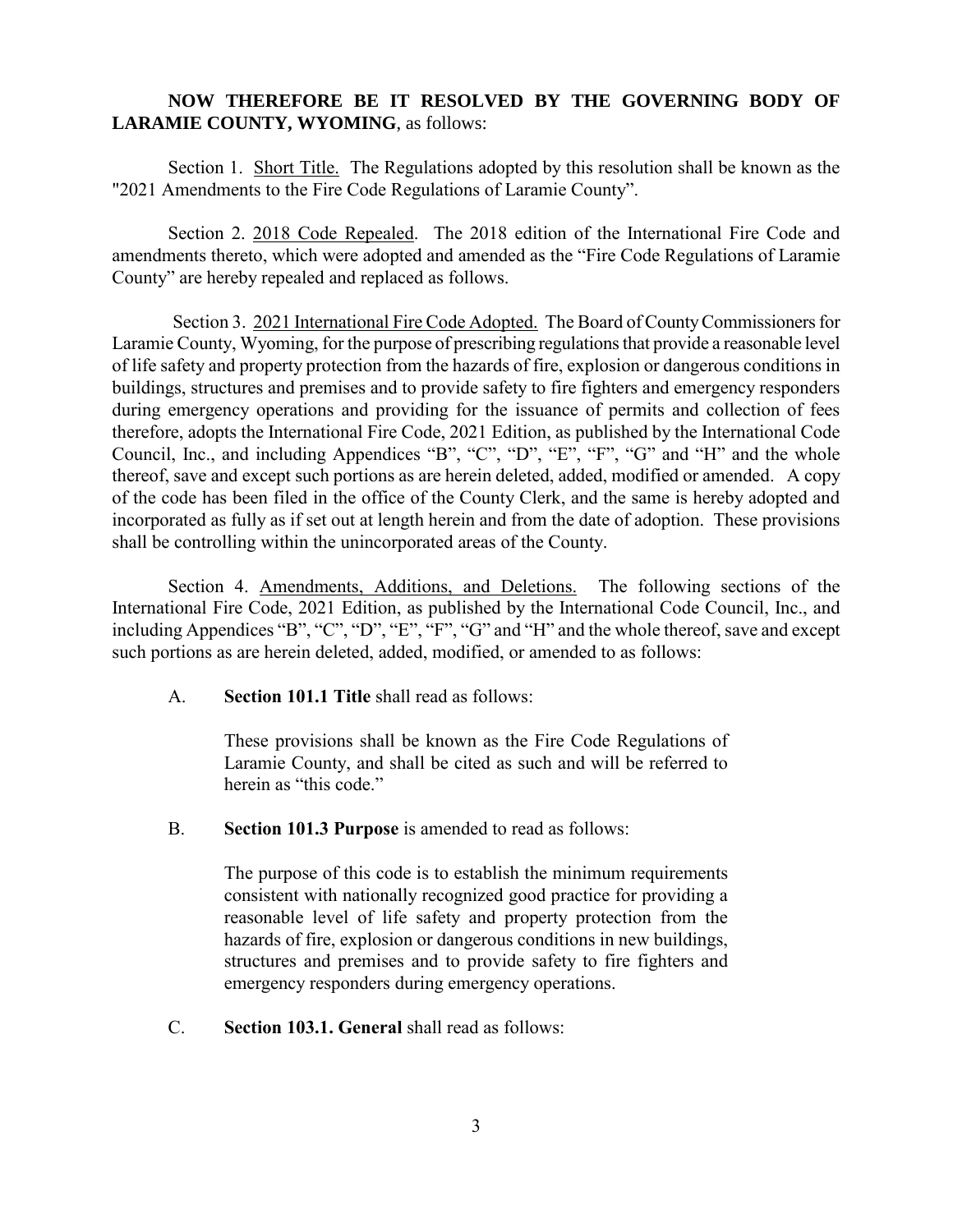The department of fire prevention for purposes of these Fire Code Regulations shall be the Laramie County Planning and Development Department. The official in charge thereof shall be known as the building official. For the purposes of this code the fire code official shall be the building official.

- D. **Section 103.2 Appointment** is deleted in its entirety.
- E. **Section 105.1.2 Types of Permits** is amended to read as follows:

There shall be one type of permit for Laramie County.

Construction Permit: a construction permit is to allow the applicant to install or modify systems and equipment for which a permit is required by Section 105.7.

- F. **Section 105.6 Required construction permits** is deleted in its entirety.
- G. **Section 107 Fees** shall read as follows:

The schedule of fees are those fees adopted and published by the Laramie County Board of County Commissioners each July 1.

H. **Section 107.6 Refunds** is amended to read as follows:

The building official may authorize refunding of any fee paid hereunder which was erroneously paid or collected. The building official may authorize refunding of not more than 80% of the permit fee paid when no work has been done under a permit issued in accordance with this code. The building official may authorize refunding of not more than 80% of the plan review fee paid when an application for a permit for which a plan review fee has been paid is withdrawn or canceled before any plan reviewing has been done. The building official shall not authorize refunding of any fee paid except on written application filed by the original permittee not later than 180 days after the date of fee payment.

#### I. **Section 111.1 Board of appeals established** shall read as follows:

The Board of Appeals for purposes of these regulations shall be the board of appeals as established by the Laramie County Board of County Commissioners. The establishing resolution by Laramie County for the Board of Appeals shall govern the membership and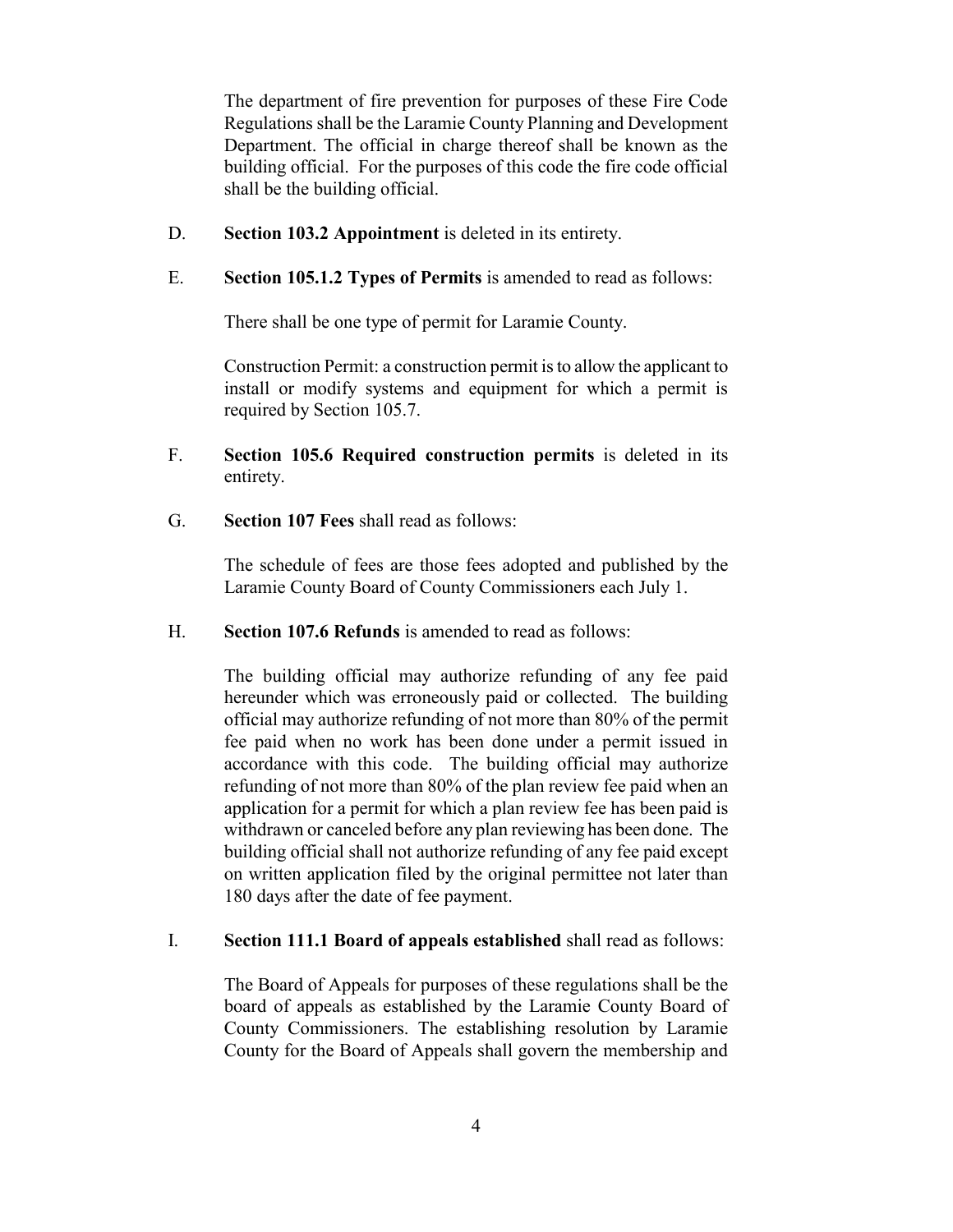procedures of the board. A final decision by the board of appeals shall be final for purposes of the Wyoming Administrative Procedures Act.

#### J. **Section 112 Violation** shall read as follows:

Any person violating any provision of these regulations shall be deemed guilty of a misdemeanor. Each and every day or portion thereof during which a violation of any provision of such regulations is committed, continued or permitted shall constitute a separate offense. Upon conviction, such person may be punished by a fine of not more than Seven Hundred Fifty Dollars (\$750.00) for each offense. (Wyo. Stat. §§ 18-5-201 through 18-5-207) and/or pursuant to the penalty provisions of Wyo. Stat. § 35-9-130 (as amended).

#### K. **Section 113 Stop Work Order** shall read as follows:

Upon notice from the code official that work is being performed contrary to the provisions of this code or in a dangerous or unsafe matter, such work shall immediately cease. Such notice shall be in writing and shall be given to the owner of the property, the owner's authorized agent, or the person doing the work. The notice shall state the conditions under which work is authorized to resume. Where an emergency exists, the code official shall not be required to give a written notice prior to stopping the work. Any person violating a stop work order issued in accordance with these regulations shall be deemed guilty of a misdemeanor. Each day or portion thereof during which a violation of any provision of such regulations is committed, continued or permitted shall constitute a separate offense. Upon conviction, such person may be punished by a fine of not more than Seven Hundred and Fifty Dollars (\$750.00). (Wyo. Stat. §§ 18-5-201 through 18-5-207) and/or pursuant to the penalty provisions of Wyo. Stat. §§ 35-9-130 (as amended).

L. **Chapter 46 Exceptions** is created to read as follows:

**Section 4601.** These Regulations shall not apply to any of the following:

- 1. Agricultural structures as defined by the 2021 International Building Code;
- 2. Mines and their appurtenant facilities, oil field operations, petroleum refineries and liquefied petroleum gas facilities;
- 3. Railway shops, railway buildings (except those used for public assembly, cafeterias, dormitories, etc), rolling stock and locomotive equipment;